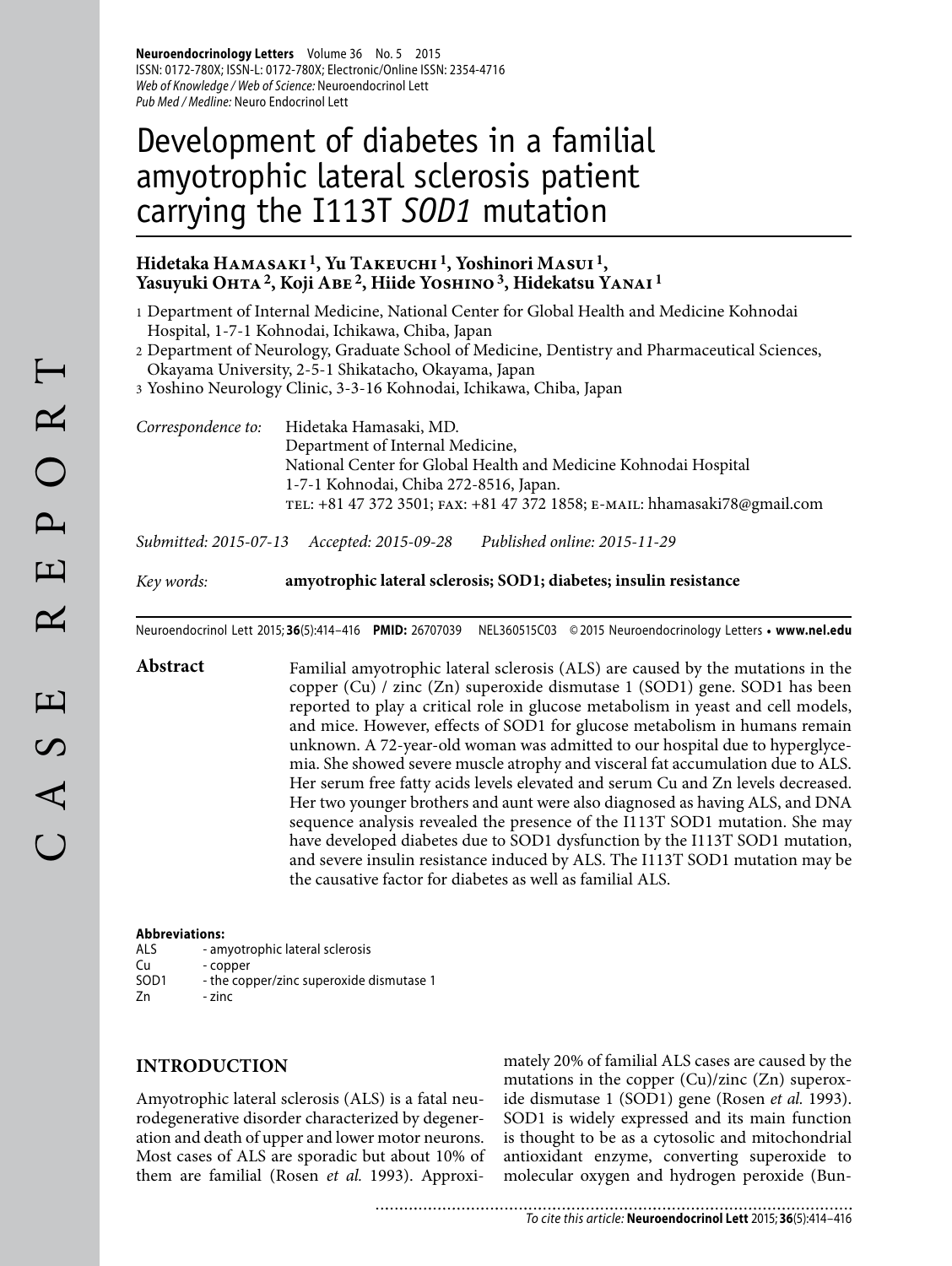ton-Stasyshyn *et al.* 2014). Raddi and Culotta reported that SOD1 integrates signals from oxygen and glucose to repress respiration (Raddi & Culotta 2013), suggesting that SOD1 plays a critical role in cellular aerobic glucose utilization. However, the relationship between familial ALS with *SOD1* mutation and the development of diabetes is unknown. Here, we report a familial ALS patient carrying *SOD1* mutation who developed diabetes.

## **CASE REPORT**

A 72-year-old bedridden woman was admitted to our hospital because she has showed hyperglycemia. Her height was 153 cm and weight was 58.7 kg. She was diagnosed as having ALS seventeen years ago. She could not breathe without using the artificial respirator three years ago, and enteral nutrition (Racol-NFR) of 800 kcal/day was provided. Her plasma levels of glucose and hemoglobin A1c (HbA1c) were elevated to 420 mg/dL and 9.2%, respectively. She was complicated with fatty liver, however, was not complicated with dehydration, infection and malignancy which deteriorate glucose metabolism. Her endogenous insulin secretion was not impaired: serum and urinary C-peptide levels were 2.70 ng/mL (normal range: 0.61–2.09 ng/mL) and 104 μg/day (normal range: 29.2– 167 μg/day), respectively. Serum levels of free fatty acids elevated to  $1,184 \mu$ Eq/L (normal range:  $140-850 \mu$ Eq/L). Serum levels of Cu and Zn decreased to 14 μg/dL (normal range: 68–128 μg/dL) and 49 μg/dL (normal range: 65–110 μg/dL), respectively. Computed tomography revealed remarkable muscle atrophy, increase in visceral fat area  $(342.2 \text{ cm}^2)$  and subcutaneous fat area (200.1 cm2). Body composition analysis by bioelectrical impedance analysis device (InBody S10, Biospace Co., Ltd, Tokyo, Japan) also showed decrease in skeletal muscle mass (12.5 kg) and increase in body fat percentage (56.6%). She was treated with intensive insulin therapy and her glycemic control was ameliorated. Her blood glucose levels were 90–170 mg/dL by using 26 units of insulin glulisine, taking daily 20 mg/day of teneligliptin and daily 1.25 mg/day of repaglinide, and then she was discharged. Her two younger brothers and aunt were also diagnosed as having ALS, and we diagnosed as her having familial ALS (Figure 1A). DNA sequence analysis of SOD1 gene revealed the presence of the I113T *SOD1* mutation (Figure 1B).

We report the development of diabetes in a familial ALS patient carrying I113T *SOD1* mutation, to our knowledge, which has not been previously reported in the literature. Reyes *et al.* showed mitochondrial dysfunction in skeletal muscle and insulin resistance in patients with ALS (Reyes *et al.* 1984), and insulin resistance was related to the inactivity associated with disease progression (Harris *et al.*1986). Shimizu *et al.* also reported five cases of hyperosmolar hyperglycemic syndrome in advanced ALS (Shimizu *et al.*  2011). They concluded that insulin resistance due to a marked loss of skeletal muscle might have been causative factor for hyperosmolar hyperglycemic syndrome in advanced ALS (Shimizu *et al.* 2011). In our case, we also observed insulin resistance due to muscle atrophy, visceral fat accumulation and increased free fatty



**Fig. 1.** (A) Pedigree chart. (B) A SOD1 heterozygous point mutation in exon 4, resulting in a single amino acid substitution of isoleucine to threonine at codon 113.